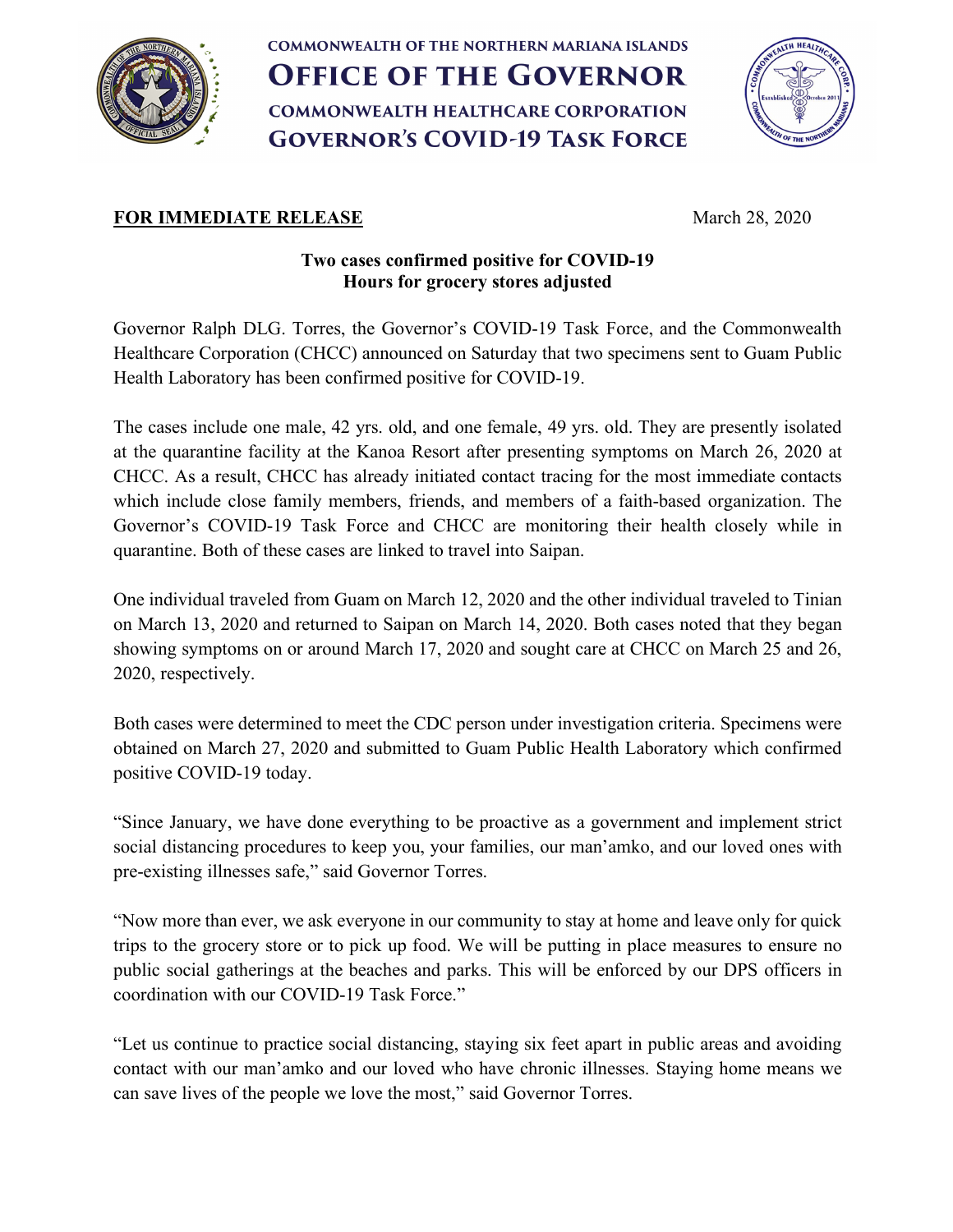### **Hours of Operation for Grocery Stores**

Governor Torres announced Saturday that effective Sunday, March 29, 2020, all grocery stores will be open from 6:00 a.m. to 6:00 p.m. under the conditions that social distancing is strictly implemented.

This includes posting of "one-way" flow signs for entrance and "one-way" flow signs for exit; maintaining crowd control; and ensuring there are visible customer line-up markers that are six feet apart leading to the cashier counter. Retail establishments must regularly and frequently clean all surfaces; sanitize main entrance door handles; sanitize handles of shopping baskets and shopping carts; sanitize handles for chill boxes, coolers, and freezers.

Grocery stores will also be mandated to limit their capacity within their facilities to 50% of their permitted occupancy, as set by the Department of Public Works (DPW) Building Code.

The CNMI Department of Commerce, in coordination with the Governor's COVID-19 Task Force and CHCC, will enforce the social distancing requirements stated above at stores and retail establishments. Failure to comply with such requirements will result in the closure of the establishment until such time that all deficiencies have been corrected.

#### **Stay at Home, Stop the Spread**

Everyone in the Marianas is encouraged to:

- **PLEASE STAY HOME** and avoid unnecessary travel as much as possible.
- **WORK OR DO SCHOOLWORK FROM HOME** whenever possible and reasonable.
- **AVOID SOCIAL GATHERINGS** in groups of more than 10.
- **USE DRIVE-THRU, TAKE-OUT, or DELIVERY OPTIONS** when buying food from a restaurant.
- **CONTINUE PRACTICING GOOD HYGIENE**:
	- o Wash hands often with soap and water for at least 20 seconds.
	- o Use an alcohol-based hand sanitizer if soap and water are not available.
	- o Cover your mouth and nose with a tissue or your sleeve (not your hands) when coughing or sneezing.
	- o Avoid touching your face.
	- o Disinfect frequently used items (cellphones, computers, household items) as much as possible.

**IF YOU FEEL SICK or IF SOMEONE IN YOUR HOME IS SICK**, please contact your personal doctor or call the COVID-19 INFO LINE at 285—1352, 1542, 1672, or 1854.